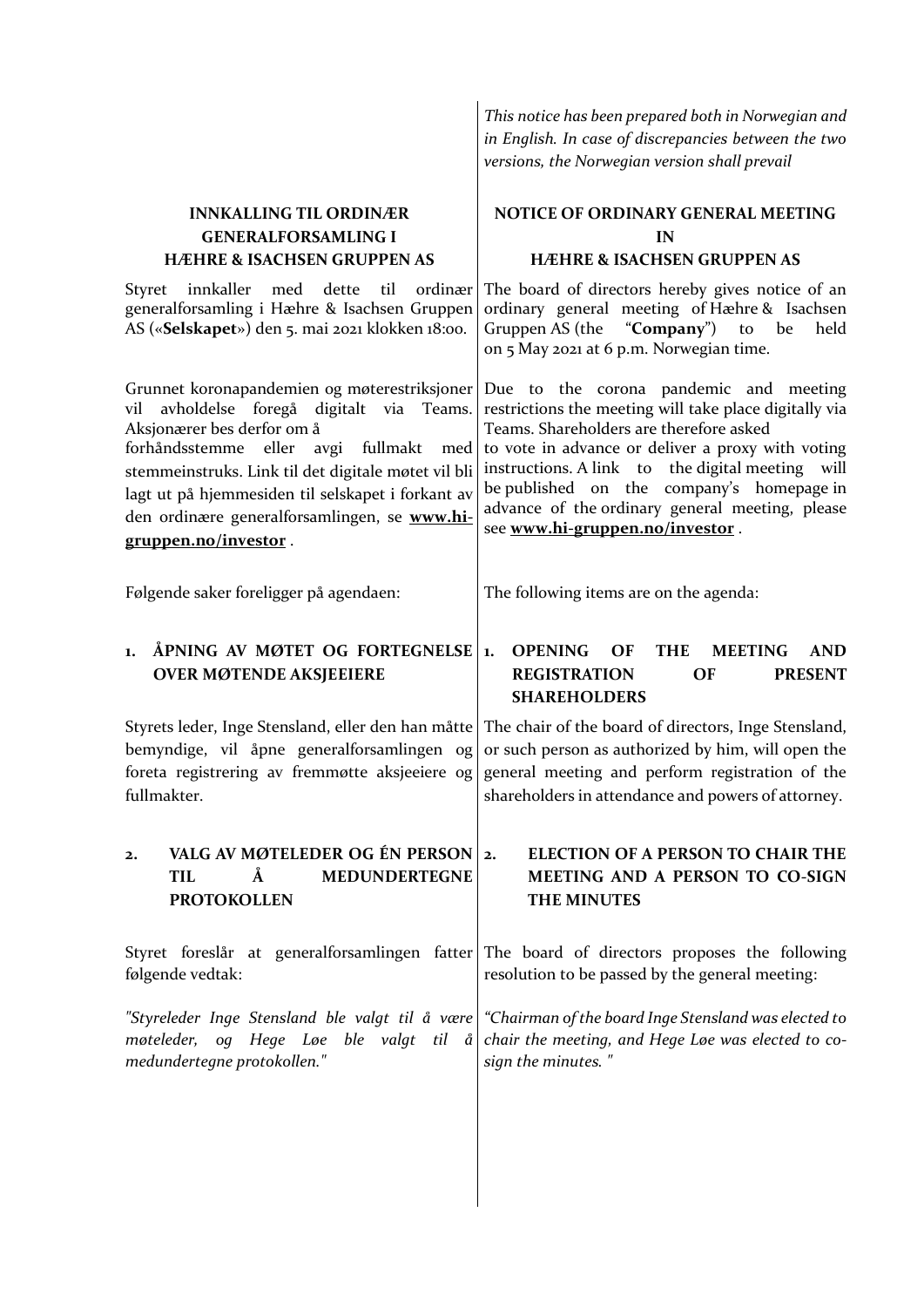| 3.                                                                                                                                                                                                                                                                                                                                                                                                                                | <b>DAGSORDEN</b>                                                                   | <b>GODKJENNELSE AV INNKALLING OG</b>                                                                                                                                                                 | 3.                                                                                                                                             | <b>MEETING AND THE AGENDA</b>                                               | APPROVAL OF THE NOTICE OF THE                                                                                                                                                                                                                                                                               |  |
|-----------------------------------------------------------------------------------------------------------------------------------------------------------------------------------------------------------------------------------------------------------------------------------------------------------------------------------------------------------------------------------------------------------------------------------|------------------------------------------------------------------------------------|------------------------------------------------------------------------------------------------------------------------------------------------------------------------------------------------------|------------------------------------------------------------------------------------------------------------------------------------------------|-----------------------------------------------------------------------------|-------------------------------------------------------------------------------------------------------------------------------------------------------------------------------------------------------------------------------------------------------------------------------------------------------------|--|
| følgende vedtak:                                                                                                                                                                                                                                                                                                                                                                                                                  |                                                                                    |                                                                                                                                                                                                      | Styret foreslår at generalforsamlingen fatter The board of directors proposes the following<br>resolution to be passed by the general meeting: |                                                                             |                                                                                                                                                                                                                                                                                                             |  |
|                                                                                                                                                                                                                                                                                                                                                                                                                                   | "Innkalling og dagsorden godkjennes."                                              |                                                                                                                                                                                                      | "The notice and the agenda for the meeting was<br>approved."                                                                                   |                                                                             |                                                                                                                                                                                                                                                                                                             |  |
| 4.                                                                                                                                                                                                                                                                                                                                                                                                                                | <b>TIL</b><br>ÅRSREGNSKAP                                                          | <b>GODKJENNING AV STYRETS FORSLAG</b><br>ÅRSBERETNING<br><b>OG</b><br><b>FOR</b><br><b>HÆHRE</b><br>&<br>ISACHSEN GRUPPEN AS (MOR OG<br>KONSERN) FOR 2020, HERUNDER<br>DISPONERING AV ÅRETS RESULTAT | 4.                                                                                                                                             | <b>ADOPTION</b><br>THIS YEAR'S RESULT                                       | OF<br><b>THE</b><br><b>BOARD</b><br>OF<br>DIRECTORS REPORT AND ANNUAL<br><b>ACCOUNTS FOR HÆHRE &amp; ISACHSEN</b><br><b>GRUPPEN AS 2020 (PARENT ENTITY AND</b><br>GROUP), INCLUDING ALLOCATION OF                                                                                                           |  |
|                                                                                                                                                                                                                                                                                                                                                                                                                                   | dokumentene per post.                                                              | årsberetning gjøres tilgjengelig på selskapets<br>internettside www.hi-gruppen.no/investor. En<br>aksjeeier kan likevel kreve å få tilsendt disse                                                    | company's                                                                                                                                      | gruppen.no/investor.<br>be sent by post.                                    | I henhold til vedtektenes § 8 vil årsregnskap og In accordance with Article 8 of the Articles of<br>Association, the annual accounts and board of<br>directors' report will be made available on the<br>homepage<br>www.hi-<br>A<br>shareholder<br>may<br>nevertheless demand to request these documents to |  |
|                                                                                                                                                                                                                                                                                                                                                                                                                                   | følgende vedtak:                                                                   | Styret foreslår at generalforsamlingen fatter                                                                                                                                                        |                                                                                                                                                |                                                                             | The board of directors proposes the following<br>resolution to be passed by the general meeting:                                                                                                                                                                                                            |  |
| "Generalforsamlingen vedtok å godkjenne<br>årsregnskap og årsberetning for 2020 for Hæhre & $\mid$ report and annual accounts for Hæhre & Isachsen<br>Isachsen Gruppen AS selskap og konsern, herunder Gruppen AS 2020 (parent entity and group),<br>disponering av årets resultat. Revisors beretning $\vert$ including $\,$ allocation $\,$ of $\,$ this $\,$ year's $\,$ result. $\,$ The $\,$<br>ble tatt til etterretning. " |                                                                                    |                                                                                                                                                                                                      | auditor's report was noted."                                                                                                                   | "The general meeting approved the board of directors'                       |                                                                                                                                                                                                                                                                                                             |  |
| 5.                                                                                                                                                                                                                                                                                                                                                                                                                                | <b>VALG AV STYREMEDLEMMER</b>                                                      |                                                                                                                                                                                                      | 5.                                                                                                                                             |                                                                             | <b>ELECTION OF BOARD OF DIRECTORS</b>                                                                                                                                                                                                                                                                       |  |
| valgt:                                                                                                                                                                                                                                                                                                                                                                                                                            |                                                                                    | Styret foreslår at generalforsamlingen fatter<br>vedtak om at følgende medlemmer av styret blir                                                                                                      |                                                                                                                                                | board to be elected:                                                        | The board of directors proposes that the general<br>meeting approves the following members of the                                                                                                                                                                                                           |  |
|                                                                                                                                                                                                                                                                                                                                                                                                                                   | Inge Stensland<br>Rune Isachsen<br>Lars Tingulstad<br>Haakon Tronrud<br>Tom Røtjer | Styreleder<br>Styremedlem<br>Styremedlem<br>Styremedlem<br>Styremedlem                                                                                                                               | Tom Røtjer                                                                                                                                     | <b>Inge Stensland</b><br>Rune Isachsen<br>Lars Tingulstad<br>Haakon Tronrud | Chairman of the board<br><b>Board</b> member<br>Board member<br><b>Board</b> member<br><b>Board</b> member                                                                                                                                                                                                  |  |
|                                                                                                                                                                                                                                                                                                                                                                                                                                   | Lars Hæhre                                                                         | Styremedlem                                                                                                                                                                                          |                                                                                                                                                | Lars Hæhre                                                                  | Board member                                                                                                                                                                                                                                                                                                |  |
|                                                                                                                                                                                                                                                                                                                                                                                                                                   | Bjørn Bakerød                                                                      | Styremedlem                                                                                                                                                                                          |                                                                                                                                                | Bjørn Bakerød                                                               | Board member                                                                                                                                                                                                                                                                                                |  |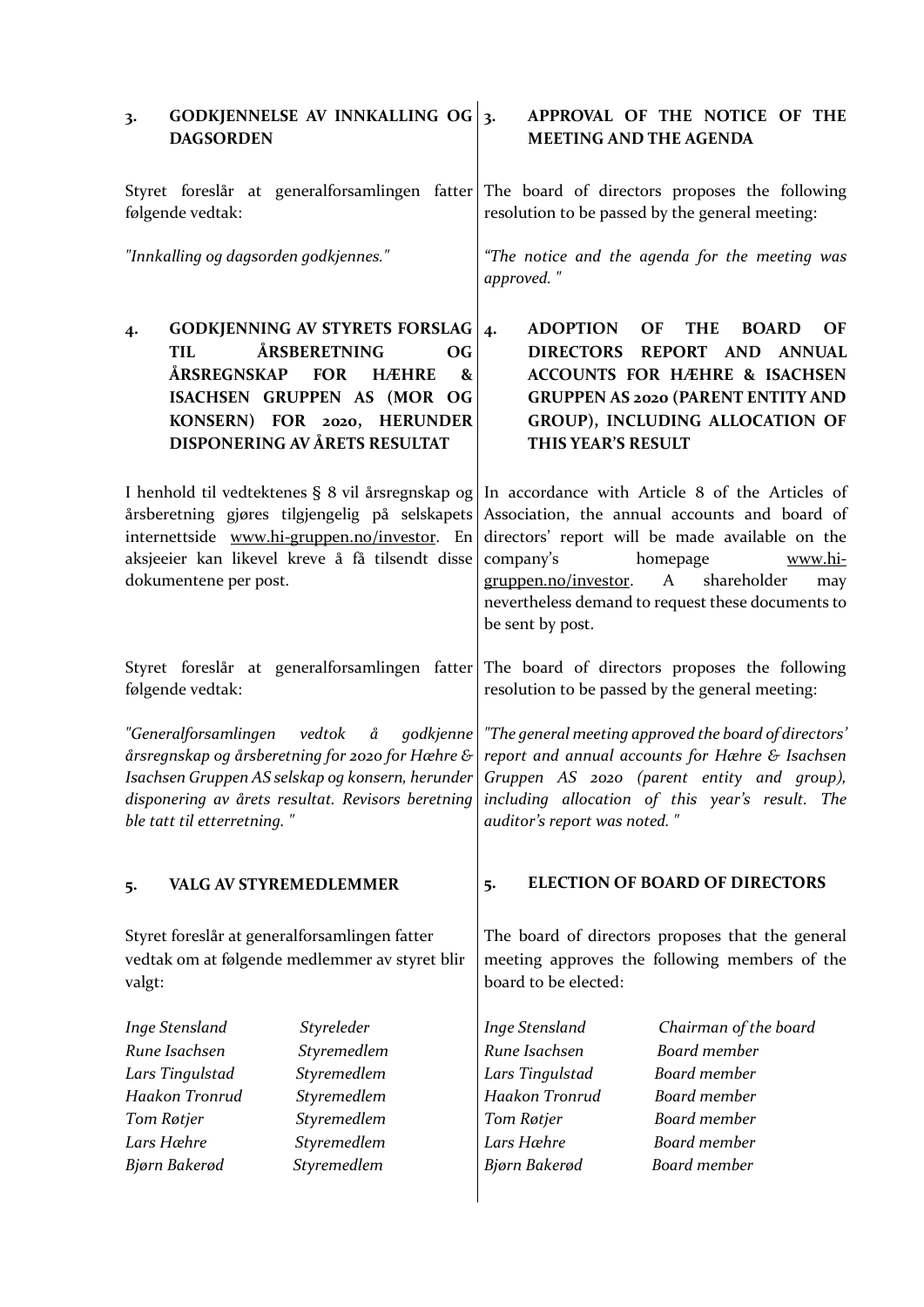# **6. FASTSETTELSE AV STYRETS HONORAR**

Det foreslås at generalforsamlingen fatter følgende vedtak vedrørende honorar til styrets medlemmer i perioden frem til årets ordinære generalforsamling, samt for perioden frem til neste års ordinære generalforsamling:

*"Generalforsamlingen vedtok at styrets medlemmer i perioden frem til årets ordinære generalforsamling skal motta følgende honorar:* 

*Inge Stensland, styreleder NOK 720.000*

*Lars Tingulstad NOK 250.000 Tom Røtjer NOK 250.000 Haakon Tronrud NOK 250.000 Albert Kristian Hæhre NOK 60.000 Rune Isachsen NOK 60.000 Lars Hæhre NOK 60.000 Erling Ekeren NOK 60.000 Bjørn Bakerød NOK 60.000 Guttorm Rue NOK 60.000*

*Generalforsamlingen vedtok at styrets medlemmer i perioden frem til neste års ordinære generalforsamling skal motta følgende honorarer:* 

*Styrets leder: NOK 500.000 Eksterne styremedlemmer: NOK 250.000 (mottar ikke lønn fra selskap i konsernet) Interne styremedlemmer: NOK 60.000 (mottar lønn fra selskap i konsernet)*

*Dersom noen av styremedlemmene fratrer før utløpet av tjenestetiden skal honoraret betales proratarisk i forhold til hvor lenge vedkommende har tjenestegjort."*

## **6. DETERMINATION OF BOARD OF DIRECTORS' REMUNERATION**

The board of directors proposes the following resolution to be passed by the general meeting regards to board of directors' remuneration in the period from last year's ordinary general meeting and until this year's ordinary general meeting, and for the period from this year's ordinary general meeting and until next year's ordinary general meeting:

"*The general meeting approved that the members of the board in the period from last year's ordinary general meeting and until this year's ordinary general meeting shall receive the following remuneration:*

*Inge Stensland, Chairman of the board NOK 720.000 Lars Tingulstad NOK 250.000 Tom Røtjer NOK 250.000 Haakon Tronrud NOK 250.000 Albert Kristian Hæhre NOK 60.000 Rune Isachsen NOK 60.000 Lars Hæhre NOK 60.000 Erling Ekeren NOK 60.000 Bjørn Bakerød NOK 60.000 Guttorm Rue NOK 60.000*

*The general meeting approved that the members of the board in the period from this year's ordinary general meeting and until next year's ordinary general meeting shall receive the following remuneration:*

*Chairman of the board: NOK 500.000 External board members: NOK 250.000 (do not receive remuneration from companies in the group) Internal board members: NOK 60.000 (receive remuneration from companies in the group)*

*If any of the board members resigns before the end of their terms of office, the remuneration shall be paid pro rata in proportion to the length of time they have served."*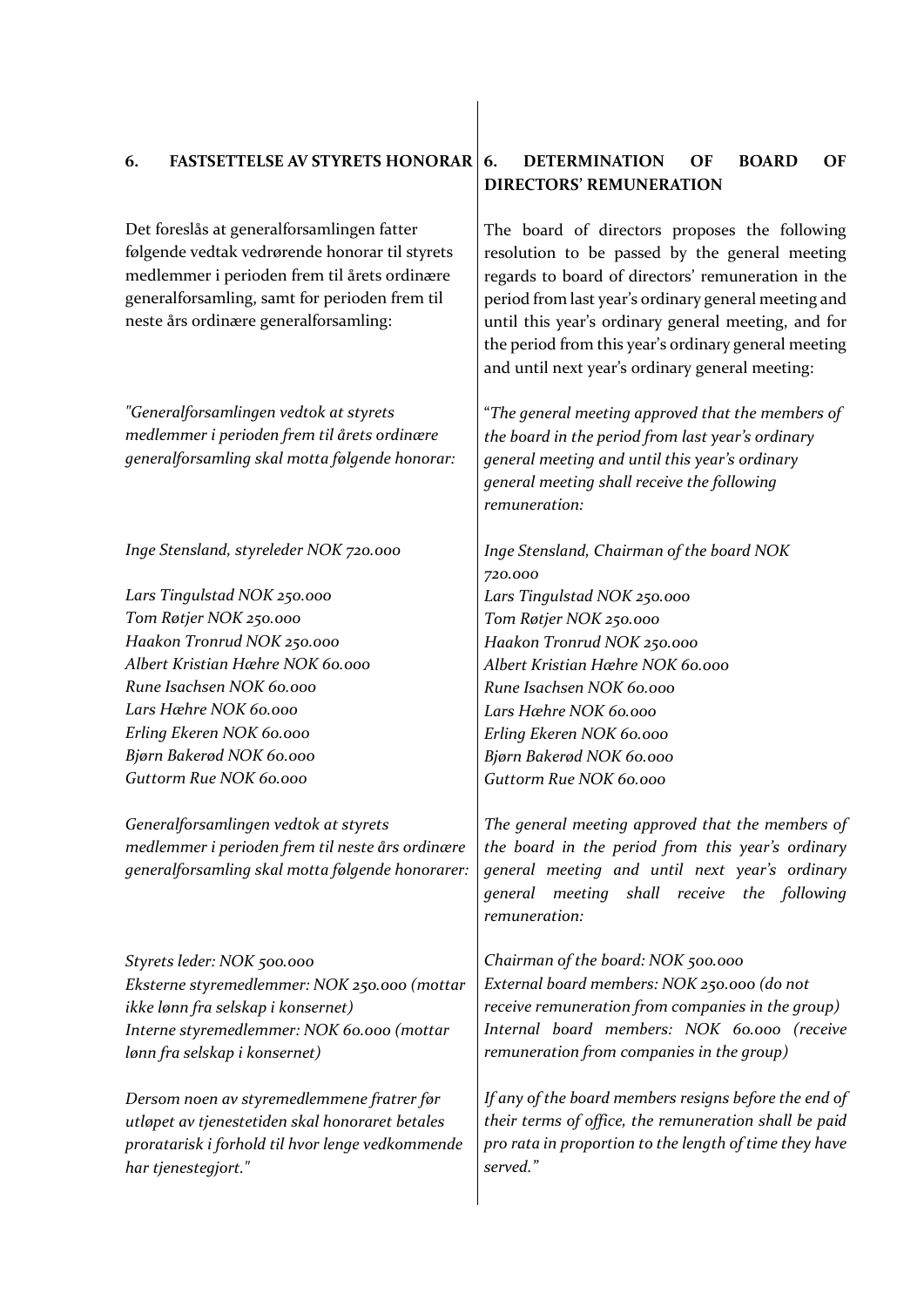| GODKJENNING AV HONORAR TIL $7$ .<br>7.<br><b>SELSKAPETS REVISOR</b>                                                                                                                                                                                                                                                                                                                                                                                             | <b>APPROVAL OF AUDITORS FEE</b>                                                                                                                                                                                                                                                                                                                                                                                                                                                                        |
|-----------------------------------------------------------------------------------------------------------------------------------------------------------------------------------------------------------------------------------------------------------------------------------------------------------------------------------------------------------------------------------------------------------------------------------------------------------------|--------------------------------------------------------------------------------------------------------------------------------------------------------------------------------------------------------------------------------------------------------------------------------------------------------------------------------------------------------------------------------------------------------------------------------------------------------------------------------------------------------|
| Selskapets<br>revisor<br>har<br>beregnet<br>et  <br>revisjonshonorar for morselskapet Hæhre<br>$\mathbf{g}$<br>Isachsen Gruppen AS for 2020 på NOK 734.000.                                                                                                                                                                                                                                                                                                     | The company's auditor has calculated an audit fee<br>for the parent company Hæhre & Isachsen Gruppen<br>AS for 2020 of NOK 734.000.                                                                                                                                                                                                                                                                                                                                                                    |
| foreslår<br>Styret<br>på<br>denne<br>bakgrunn<br>generalforsamlingen fatter følgende vedtak:                                                                                                                                                                                                                                                                                                                                                                    | at Based on this the board of directors proposes the<br>following resolution to be passed by the general<br>meeting:                                                                                                                                                                                                                                                                                                                                                                                   |
| "Revisors honorar for 2020 på NOK 734.000<br>godkjennes."                                                                                                                                                                                                                                                                                                                                                                                                       | "The Auditor's fee for 2020 of NOK 734.000 is<br>approved."                                                                                                                                                                                                                                                                                                                                                                                                                                            |
| TILBAKEKJØP AV SELSKAPETS EGNE 8.<br>8.<br><b>AKSJER</b>                                                                                                                                                                                                                                                                                                                                                                                                        | PURCHASE OF TREASURY SHARES                                                                                                                                                                                                                                                                                                                                                                                                                                                                            |
| inntil 2.511.478 egne aksjer, som tilsvarer 10% av<br>eksisterende aksjekapital. Begrunnelse for at<br>styret ønsker å kunne erverve egne aksjer er:                                                                                                                                                                                                                                                                                                            | Det foreslås at styret gis fullmakt til å erverve It is proposed that the board of directors be<br>authorized to purchase up to 2.511.478 treasury<br>shares, which corresponds to 10 % of existing share<br>capital. The reason why the board of directors wants<br>to be able to purchase treasury shares are:                                                                                                                                                                                       |
| A. Oppgjørsform ved transaksjoner; og/eller                                                                                                                                                                                                                                                                                                                                                                                                                     | A. Form of settlement in transactions; and or                                                                                                                                                                                                                                                                                                                                                                                                                                                          |
| og/eller styremedlemmer; og/eller                                                                                                                                                                                                                                                                                                                                                                                                                               | B. Oppfyllelse av insentivordning for ansatte B. Fulfillment of incentive scheme for employees<br>and/or board members; and or                                                                                                                                                                                                                                                                                                                                                                         |
| for aksjonærfellesskapet.                                                                                                                                                                                                                                                                                                                                                                                                                                       | C. Andre situasjoner som vurderes som attraktivt $ C$ . Other situations that are assessed to be<br>attractive to the shareholder community.                                                                                                                                                                                                                                                                                                                                                           |
| følgende vedtak:                                                                                                                                                                                                                                                                                                                                                                                                                                                | Styret foreslår at generalforsamlingen fatter The board of directors proposes the following<br>resolution to be passed by the general meeting:                                                                                                                                                                                                                                                                                                                                                         |
| "Styret gis fullmakt til å erverve inntil 2.511.478<br>aksjer i selskapet, tilsvarende samlet pålydende<br>verdi NOK 2.511.478. Aksjene kan erverves for en<br>pris som er mellom NOK 1 og NOK 200 per aksje.<br>Fullmakten gjelder frem til neste års ordinære<br>generalforsamling, likevel ikke lenger enn 30. juni<br>2022. Erverv og avhendelse av egne aksjer kan skje<br>slik styret finner hensiktsmessig, likevel ikke ved<br>tegning av egne aksjer." | "The board is authorized to purchase up to 2.511.478<br>shares in the company, which correspond to a total<br>nominal value of NOK 2.511.478. The shares can be<br>purchased for a price that is between NOK 1 and NOK<br>200 per share. The authorization is valid until next<br>year's annual general meeting, however no longer<br>than 30 June 2022. Purchase and disposal of treasury<br>shares may take place as the board deems<br>appropriate, but not by subscription of treasury<br>shares." |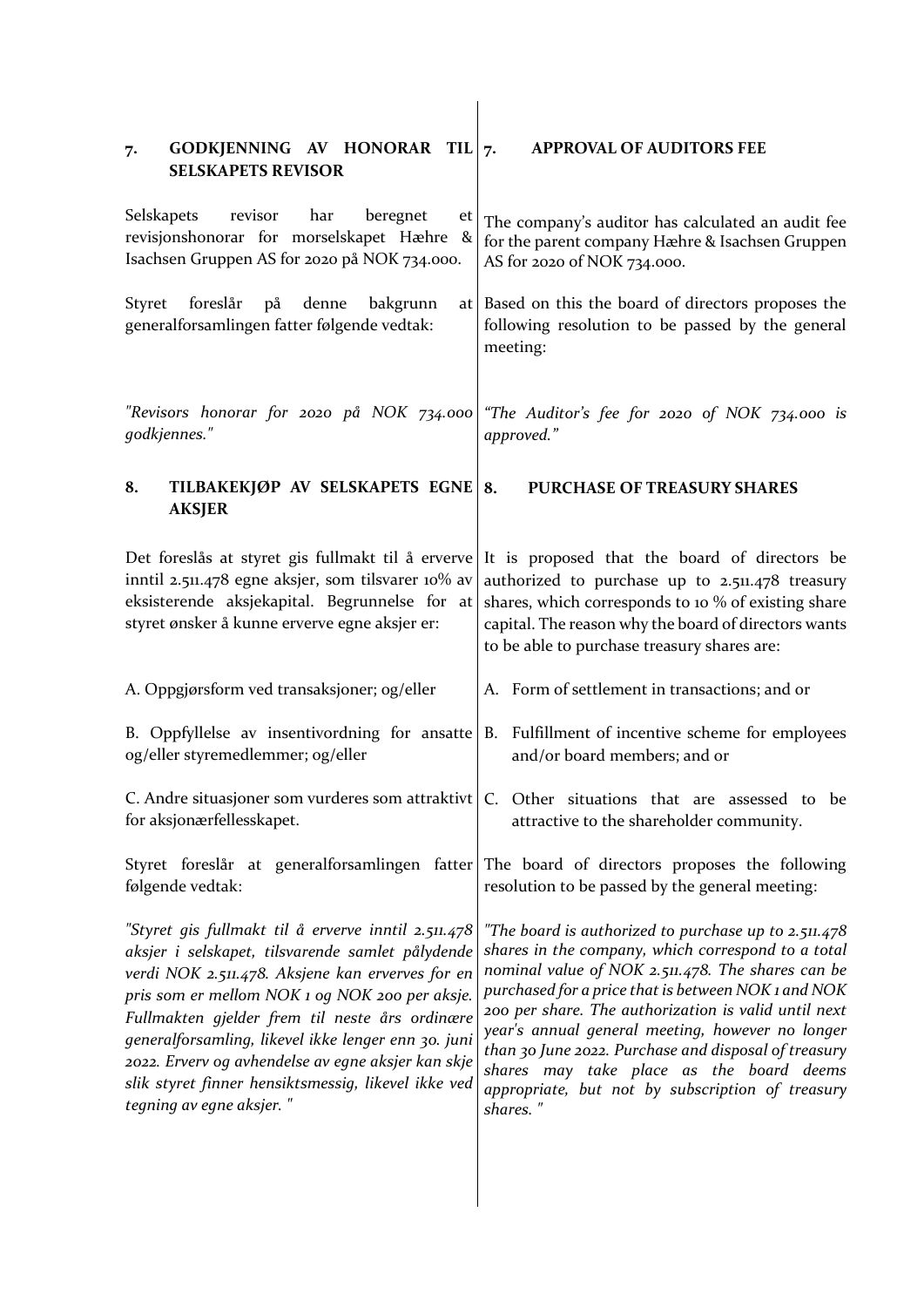\* **\* \***

Avskrift av seneste årsregnskap, årsberetning og revisjonsberetning er utlagt på Selskapets kontor.

#### **Påmelding**

Aksjeeiere som ønsker å delta på generalforsamlingen bes melde seg på innen 3. mai 202**1** kl. 16:00.

\* **\* \***

Påmelding skjer ved oversendelse av vedlagte møteseddel til selskapet ved kontofører Nordea Bank Norge Abp, verdipapirservice, på e-post til **[nis@nordea.com](mailto:nis@nordea.com)**. Fullmakter bes mailes inn på forhånd til **[nis@nordea.com.](mailto:nis@nordea.com)** Registrering av deltagelse kan også gjøres gjennom VPS Investortjenester eller Selskapets

hjemmesider **[www.hi-gruppen.no/investor](http://www.hi-gruppen.no/investor)** innen samme frist som oppgitt ovenfor.

#### **Fullmakt**

Siden generalforsamlingen avholdes digitalt, må aksjeeiere la seg representere ved fullmektig, eller ha avgitt forhåndsstemme. Representasjon ved fullmektig gjøres ved å sende inn vedlagte fullmaktsseddel. Dersom instruksen ikke fylles ut, anses dette som en instruks til å stemme for styrets forslag i innkallingen og for fullmektigens anbefaling knyttet til innkomne forslag. Ved fullmakt til styrets leder med stemmeinstruks skal instruksen gis ved bruk av vedlagte skjema. Se for øvrig nærmere beskrivelse i vedlagte fullmakt.

Aksjonærer med tilgang til VPS Investortjenester gjøres oppmerksom på at de, som et alternativ til å bruke vedlagt fullmaktsseddel, kan registrere forhåndsstemmer eller en fullmakt uten stemmeinstrukser gjennom VPS Investortjenester eller Selskapets nettsider **[www.hi](http://www.hi-gruppen.no/investor)[gruppen.no/investor](http://www.hi-gruppen.no/investor)** innen samme frist.

Transcript of the Company's latest annual accounts and the auditor's report are available for review at the Company's office.

\* **\* \***

#### **Registration of attendance**

Shareholders wanting to participate in the general meeting are asked to register their attendance prior to 3 May 2021 at 4 p.m. (Norwegian time).

\* \* \*

Please register by submitting the attached attendance form to the registrar Nordea Bank Norge Abp, registration department, on email **[nis@nordea.com](mailto:nis@nordea.com)**. The Company requests that proxies are forwarded by email in advance to **[nis@nordea.com.](mailto:nis@nordea.com)** Registration of attendance may also be made through VPS Investor Services or the Company's website **[www.hi](http://www.hi-gruppen.no/investor)[gruppen.no/investor](http://www.hi-gruppen.no/investor)** by the same deadline as set out above.

#### **Proxy**

Since the general meeting is held digitally, shareholders must be represented by proxy, or have cast a vote in advance. Representation by proxy is done by submitting the attached power of attorney. If the instruction form is not completed, this will be regarded as an instruction to vote in favor of the board of directors' proposal in the notice of the general meeting and in favor of the proxy holder's recommendation in relation to any proposals received. Instructions to the chairman of the board of directors may only be given using the attached instruction form. Please see a further description in the enclosed power of attorney form.

Shareholders with access to VPS Investor Services are noted that they, as an alternative to using enclosed proxy form, can register advance votes or a proxy without voting instructions through VPS Investor Services or the Company's website **[www.hi-gruppen.no/investor](http://www.hi-gruppen.no/investor)** within the same deadline.

\* \* \*

\* **\* \***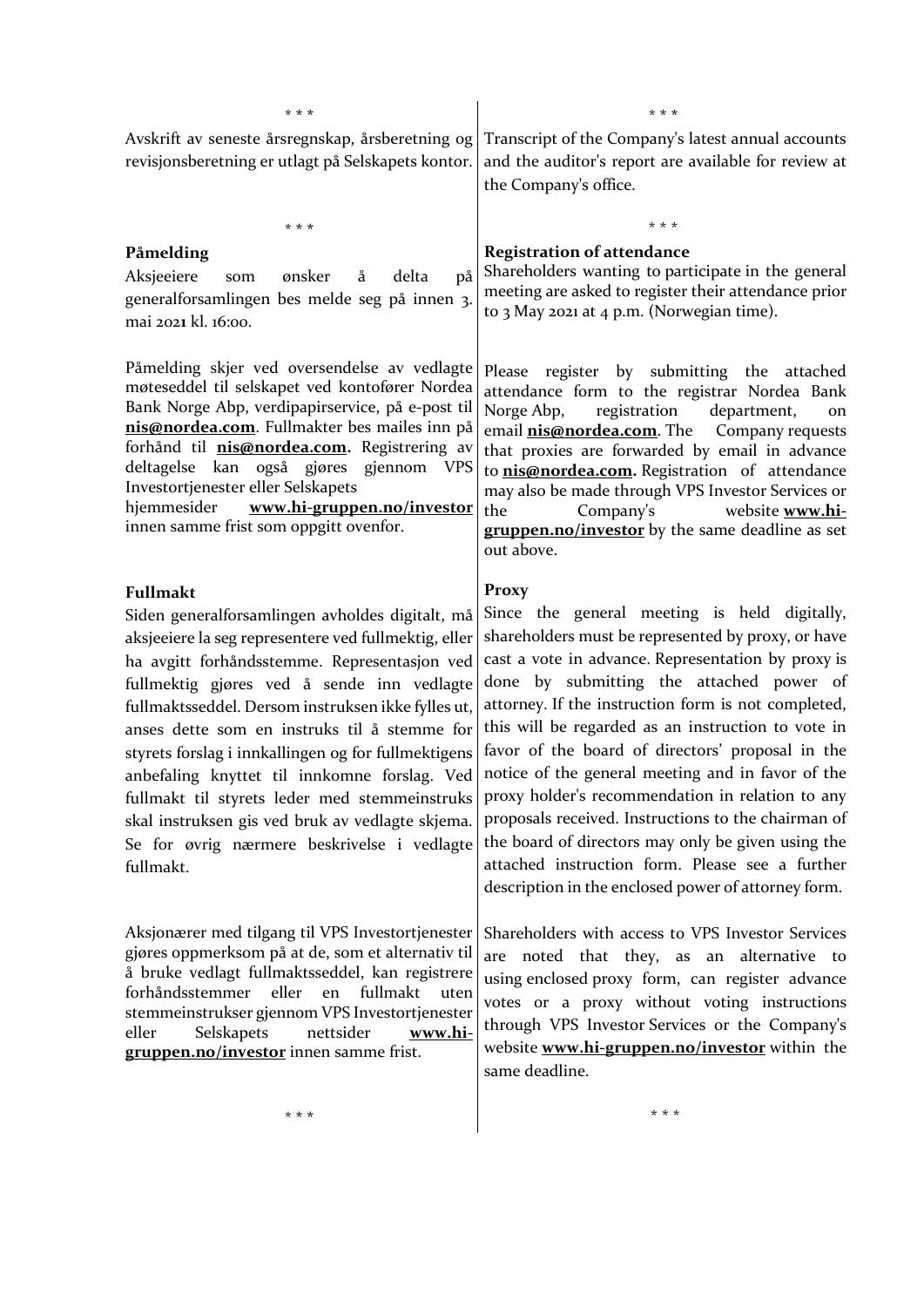22 April 2021

På vegne av styret i Hæhre & Isachsen Gruppen AS / On behalf of the board of directors of Hæhre & Isachsen Gruppen AS

> Inge Stensland (sign) Styrets leder / chairman of the board of directors

> > **\* \* \***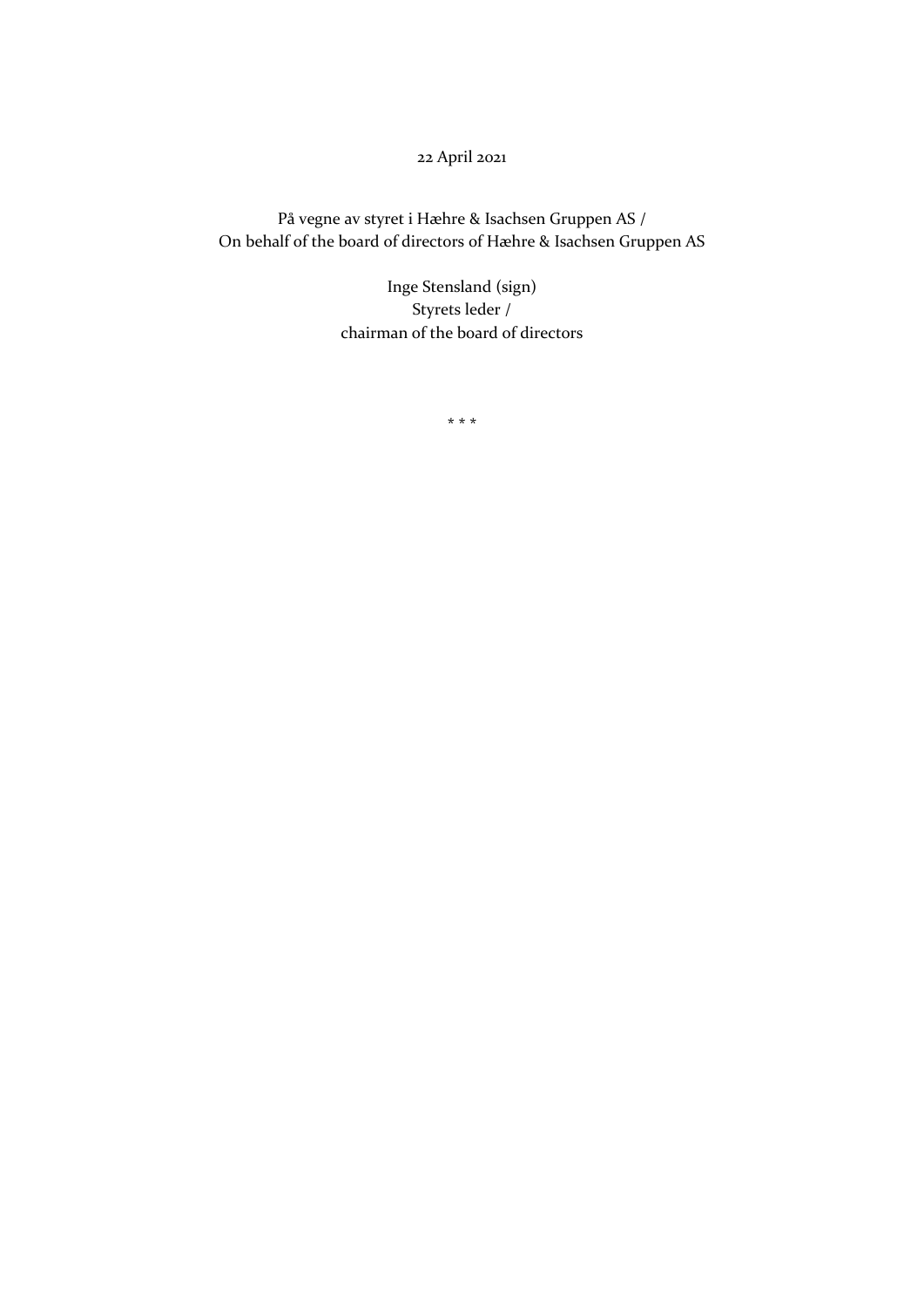*Vedlegg 1*

### **PÅMELDINGSSKJEMA**

Undertegnede vil delta i den ordinære generalforsamlingen i Hæhre & Isachsen Gruppen AS den 5. mai 2021 kl. 18 og (sett kryss):



Avgi stemme for mine / våre aksjer

Avgi stemme for aksjer ifølge vedlagte fullmakt(er)

Det anmodes om at påmeldingen er Nordea (kontofører) i hende innen 3.mai 2021 kl. 16:00 ved å sende den til Nordea ved e-post til **[nis@nordea.com](mailto:nis@nordea.com)**.

| Aksjeeierens navn:   |  |
|----------------------|--|
| Aksjeeierens e-mail: |  |
| Sted / dato:         |  |
| Signatur*:           |  |

Registrering av deltagelse kan også gjøres gjennom VPS Investortjenester eller Selskapets hjemmesider **[www.hi-gruppen.no/investor](http://www.hi-gruppen.no/investor)** innen samme frist som oppgitt ovenfor.

*\*Dersom aksjonæren er en juridisk enhet, vennligst legg ved dokumentasjon som viser retten til å signere.*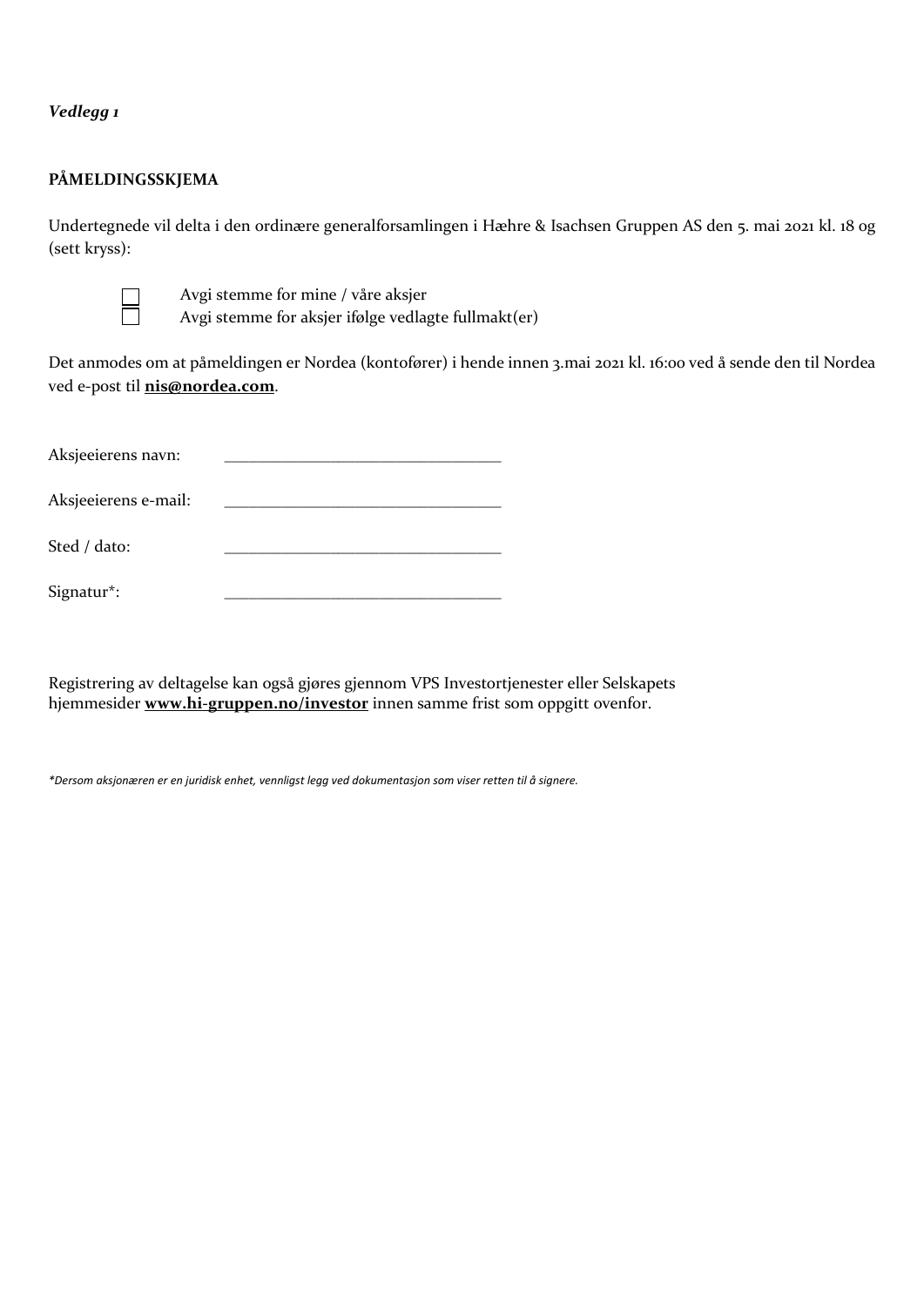## *Appendix 1*

### **REGISTRATION FORM**

The undersigned will participate in the ordinary general meeting in Hæhre & Isachsen Gruppen AS on 5 May 2021 at 6 p.m. (Norwegian time) and (check-off):



Vote for my / our shares

Vote for the shares specified in the attached proxy(ies)

It is requested that the registration form is received by Nordea (registrar) within 3 May 2021 at 4 p.m. (Norwegian time) by sending it to Nordea by e-mail **[nis@nordea.com.](mailto:nis@nordea.com)**

| Shareholder's name:   |  |
|-----------------------|--|
| Shareholder's e-mail: |  |
| Place / date:         |  |
| Signature*:           |  |

Registration of attendance may also be made through VPS Investor Services or the Company's website **[www.hi-gruppen.no/investor](http://www.hi-gruppen.no/investor)** by the same deadline as set out above.

*\*If the shareholder is a legal entity, please enclose documentation evidencing the representation by the signatory.*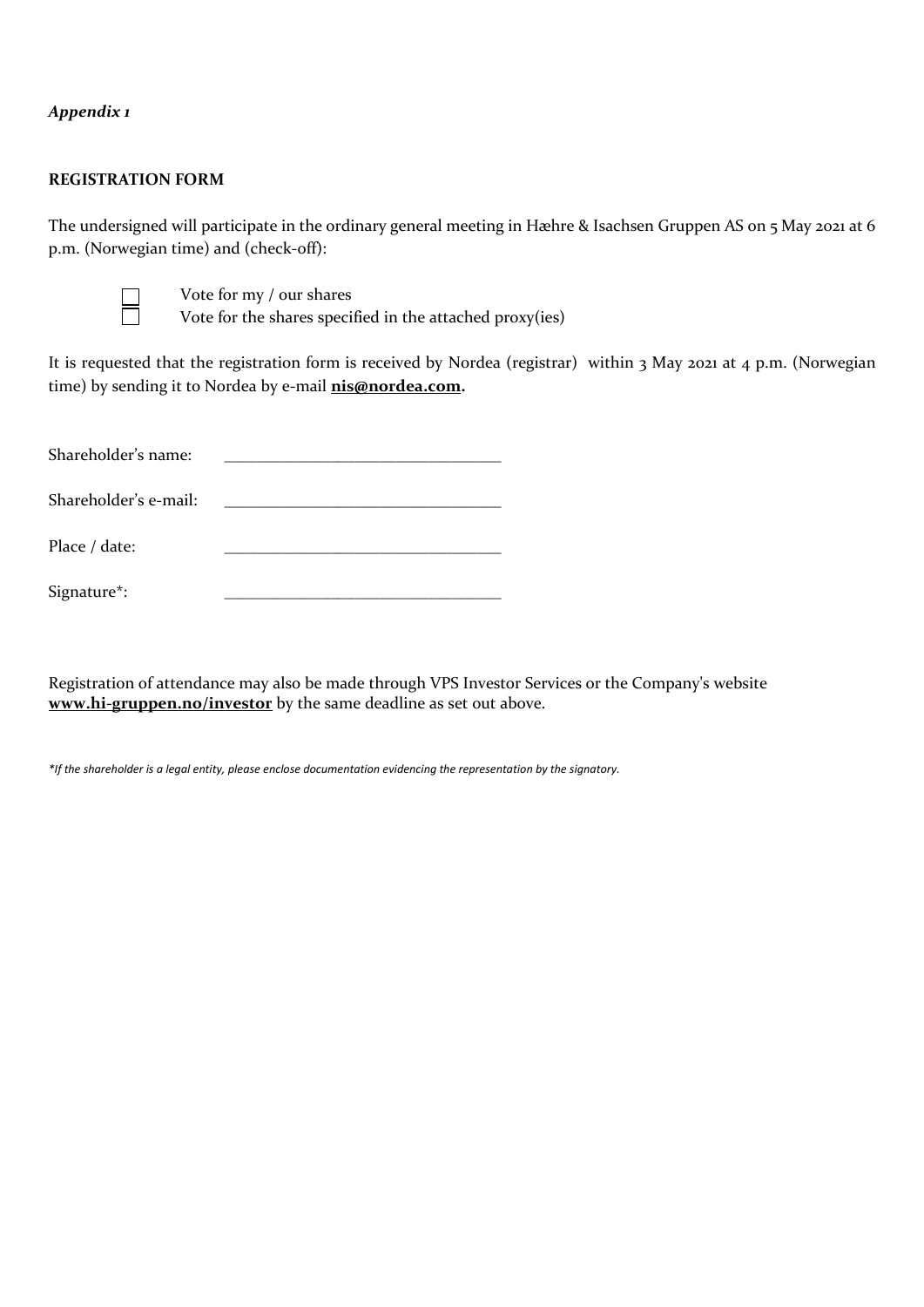## *Vedlegg 2*

### **FULLMAKT**

Undertegnede aksjeeier i Hæhre & Isachsen Gruppen AS gir herved (sett kryss)

Styrets leder eller den han bemyndiger

\_\_\_\_\_\_\_\_\_\_\_\_\_\_\_\_\_\_\_\_\_\_\_\_\_\_\_\_\_\_\_\_ (navn på fullmektig)

fullmakt til å møte og avgi stemme for mine / våre aksjer på ordinær generalforsamling i Hæhre & Isachsen Gruppen AS den 5. mai 2021 kl. 18:00. Dersom det er sendt inn fullmakt uten å navngi fullmektigen, anses fullmakten for å være gitt til styrets leder eller den han bemyndiger. Stemmegivningen skal skje i henhold til instruksjonene nedenfor. Dersom det ikke er krysset av i rubrikkene nedenfor, anses dette som en instruks til å stemme «for» forslagene i henhold til styrets forslag, likevel slik at fullmektigen avgjør stemmegivningen i den grad det blir fremmet forslag i tillegg til eller til erstatning for styrets forslag. Det samme gjelder dersom det er krysset av for «For» i forslagene nedenfor og den angjeldende saken ikke har noe konkret forslag til vedtak. Dersom det er krysset av for "Mot" innebærer det en instruks til fullmektigen om å stemme imot forslaget i innkallingen, med enhver endring foreslått av styret eller styreleder. Dersom det er krysset av for "Avstår" innebærer det en instruks til fullmektigen om å ikke avgi stemme for aksjene.

| Sak            |                                                                                                                                                                                   | For | Mot | Avstår Fullmektigen avgjør |
|----------------|-----------------------------------------------------------------------------------------------------------------------------------------------------------------------------------|-----|-----|----------------------------|
| $\overline{2}$ | Valg av møteleder og én person til å<br>medundertegne protokollen                                                                                                                 |     |     |                            |
| 3              | Godkjennelse<br>innkalling<br>av<br>og<br>dagsorden                                                                                                                               |     |     |                            |
| 4              | Godkjenning av styrets forslag<br>til<br>årsregnskap og årsberetning for Hæhre &<br>Isachsen Gruppen AS selskap og konsern<br>for 2020, herunder disponering av årets<br>resultat |     |     |                            |
| 5              | Valg av styremedlemmer                                                                                                                                                            |     |     |                            |
| 6              | Fastsettelse av styrets honorar                                                                                                                                                   |     |     |                            |
| 7              | Godkjenning av honorar til selskapets<br>revisor                                                                                                                                  |     |     |                            |
| 8              | Tilbakekjøp av selskapets egne aksjer                                                                                                                                             |     |     |                            |

Fullmaktsseddelen må sendes i tide slik at den er mottatt av Nordea (kontofører) innen 3. mai 2021 kl. 16:00 ved å returnere denne til **[nordea@nis.com](mailto:nordea@nis.com)**. Identifikasjonspapirer for fullmektigen og aksjeeieren må vedlegges fullmakten. Dersom aksjeeieren er en juridisk person må det også vedlegges firmaattest.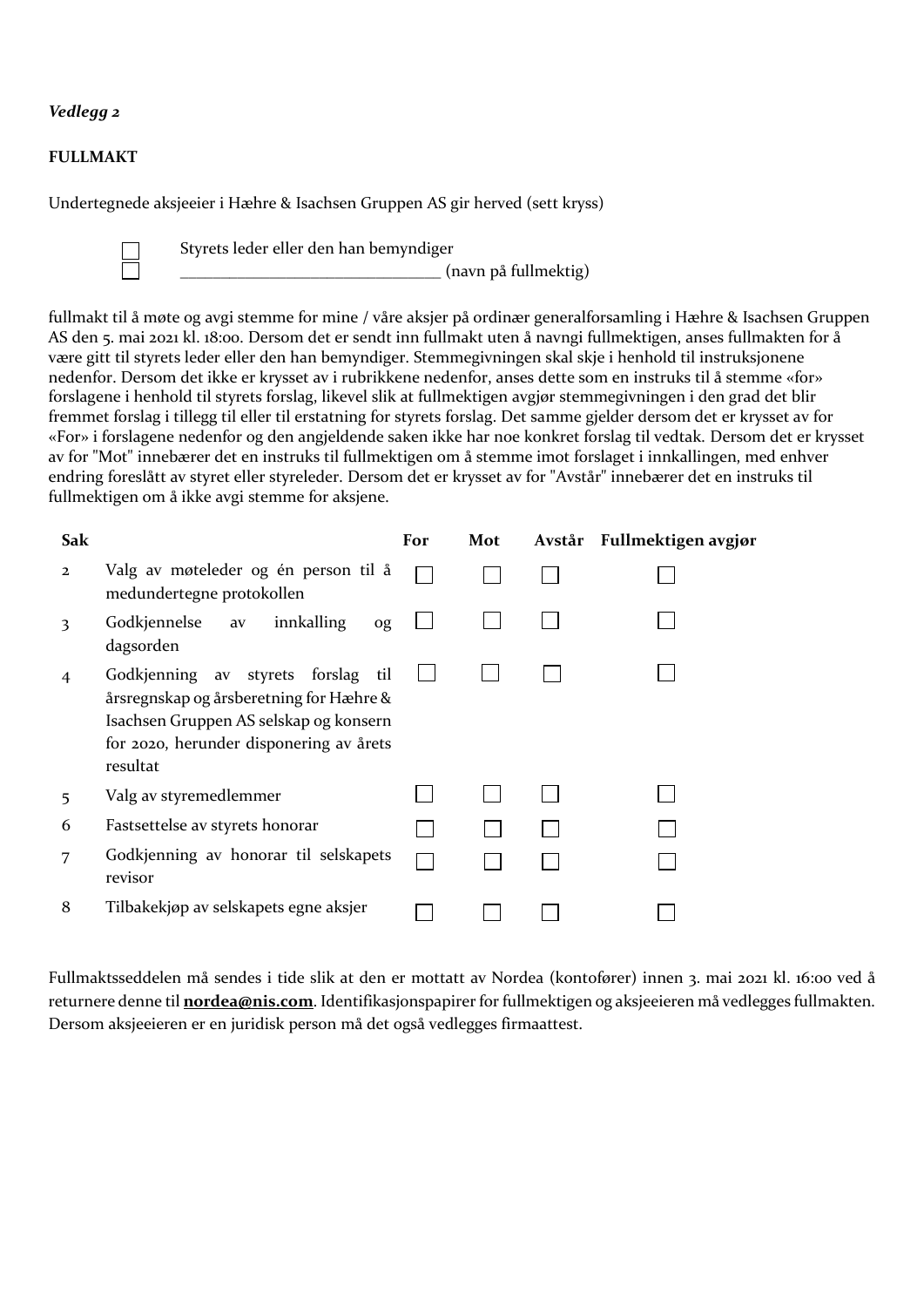Aksjonærer med tilgang til VPS Investortjenester gjøres oppmerksom på at de, som et alternativ til å bruke denne fullmaktsseddelen, kan registrere forhåndsstemmer eller en fullmakt uten stemmeinstrukser gjennom VPS Investortjenester eller Selskapets nettsider **[www.hi-gruppen.no/investor](http://www.hi-gruppen.no/investor)** innen samme frist.

| Aksjeeierens navn: |  |
|--------------------|--|
| Sted / dato:       |  |
| Signatur:          |  |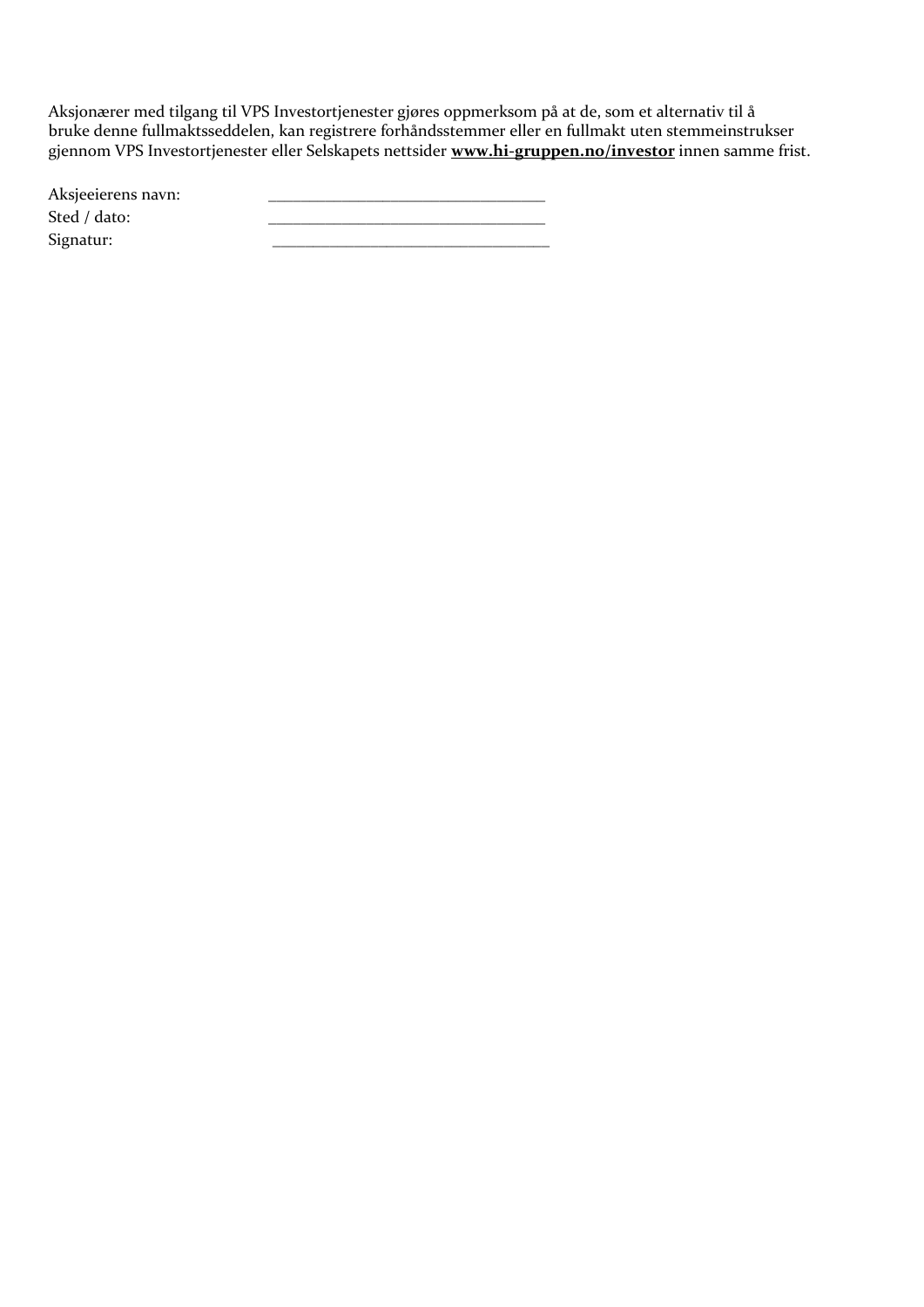## *Appendix 2*

### **PROXY FORM**

The undersigned shareholder of Hæhre & Isachsen Gruppen AS hereby grants (check-off)

The chairman of the board of directors or the person he appoints

 $_$  (name of proxy holder)

proxy to meet and vote for my / our shares at the ordinary general meeting of Hæhre & Isachsen Gruppen AS to be held on 5 May 2021 at 6 p.m. (Norwegian time). If the proxy form is submitted without stating the name of the proxy holder, the proxy will be deemed to have been given to the chairman of the board of directors or the person he appoints. The votes shall be cast in accordance with the instructions below. If the alternatives below are not checked off, this will be deemed to be an instruction to vote "in favor" of the proposals suggested by the board of directors, provided, however, that the proxy holder determines the voting to the extent proposals are put forward in addition to, or instead of, the proposals from the board of directors. The same applies to the extent the box is checked off with "For" and there is no concrete proposal for a resolution in the call for the annual general meeting. If the box "Against" has been checked, this implies that the proxy is instructed to vote against the

proposal in the notice, with any changes suggested by the board of directors or the chairman of the board. If the box "Abstain" has been ticked, the proxy is instructed to abstain from voting the shares.

| Item           |                                                                                                                                                                                       | For |  | Against Abstain Proxy holder decides |
|----------------|---------------------------------------------------------------------------------------------------------------------------------------------------------------------------------------|-----|--|--------------------------------------|
| $\overline{2}$ | Election of a person to chair the meeting<br>and a person to co-sign the minutes                                                                                                      |     |  |                                      |
| 3              | Approval of the notice of the meeting and<br>the agenda                                                                                                                               |     |  |                                      |
| 4              | Adoption of the board of directors' report<br>and annual accounts for Hæhre &<br>Isachsen Gruppen AS 2020 (parent entity<br>and group), including allocation of this<br>year's result |     |  |                                      |
| 5              | Election of members of the board                                                                                                                                                      |     |  |                                      |
| 6              | Determination of board of directors'<br>remuneration                                                                                                                                  |     |  |                                      |
| 7              | Approval of auditor's fee                                                                                                                                                             |     |  |                                      |
| 8              | Purchase of treasury shares                                                                                                                                                           |     |  |                                      |

The proxy form must be sent in time to be received by Nordea (registrar) no later than within 3 May 2021 at 4 p.m. (Norwegian time) by returning it by e-mail to **[nordea@nis.com](mailto:xxxx@hi-gruppen.com)**. Identification documents for the attorney and the beneficial holder of the shares must be enclosed to the proxy form, as well as a Certificate of Registration in the event the beneficial holder is a legal person.